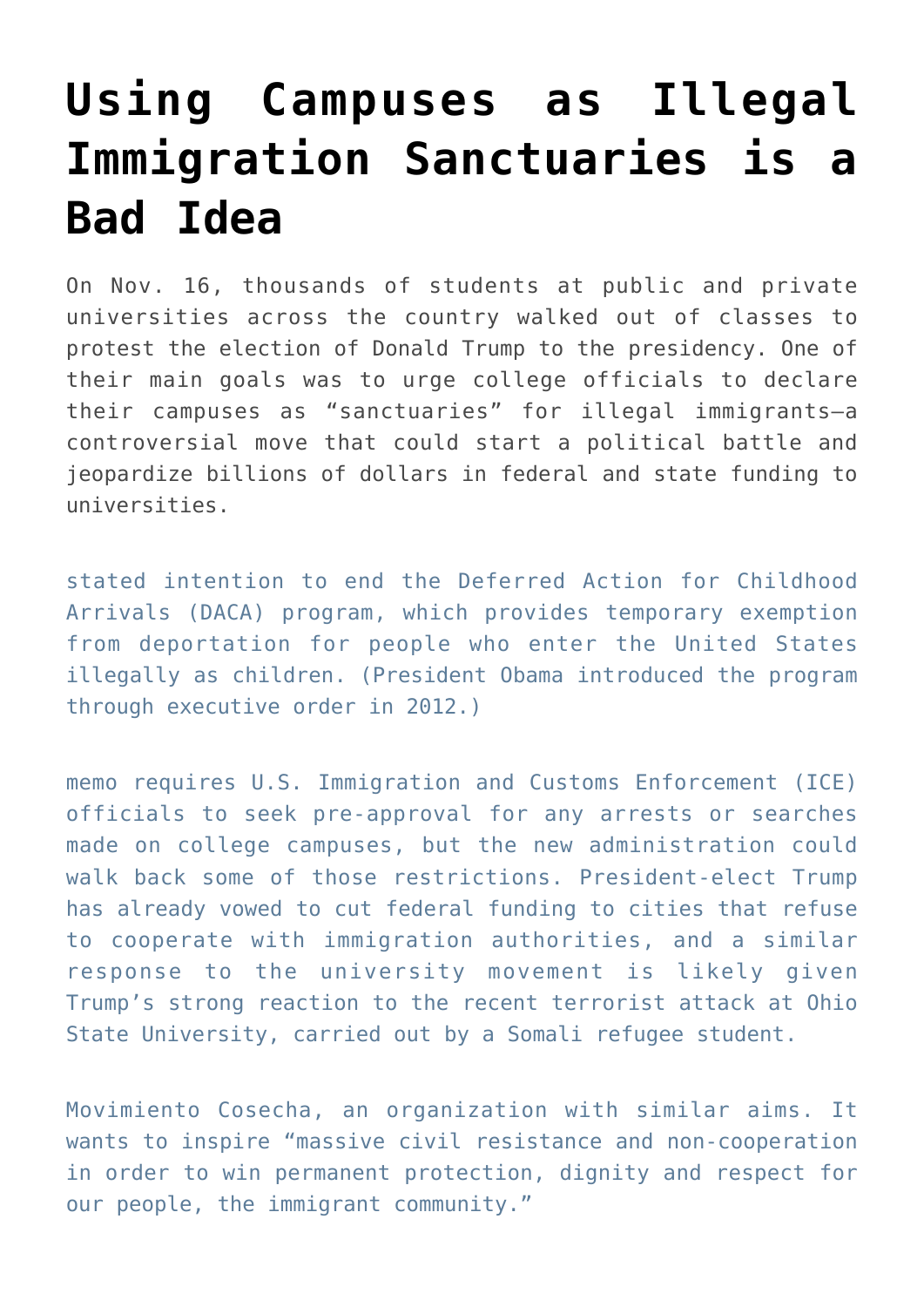One hundred campuses joined the November 16 walkout, including eight North Carolina institutions: UNC-Chapel Hill, UNC-Asheville, UNC-Greensboro, North Carolina State University, Salem College, Guilford College, Duke University, and Davidson College. After the walkout, students began circulating petitions that make various demands relating to illegal immigrant students on campus.

petition, which has received over 3,500 signatures, states that the university must "declare its support for and protection of undocumented people and their families on our campus and in your community." It also demands that university officials refuse to assist with immigration authorities in their deportations or raids, invest resources to train students to be more "inclusive" of undocumented students, and publicly declare the campus to be a refuge for students facing deportation.

a petition calls for establishing a fund for immigrationrelated legal proceedings and providing refuge for students, staff, family, and community members who are in the country illegally. Almost 2,000 people have signed the petition. More than 100 [similar petitions](https://www.google.com/maps/d/u/0/viewer?ll=34.88448127208027%2525252C-80.092249259619&hl=en&z=8&authuser=0&mid=1LcIME474-lYWbTf_xQChIhSSN30) are circulating at campuses nationwide.

From the protesters' perspective, all of this pressure appears to be paying off. Already, 29 colleges have proclaimed their campuses to be sanctuaries. And in the last two weeks, more than 250 university presidents—including those at UNC-Chapel Hill, Duke, Davidson, Wake Forest, and Guilford—have signed a public letter calling continuation of the DACA program a "moral imperative" and "national necessity."

has implemented a new policy that prohibits campus police from cooperating with local, state, and federal immigration